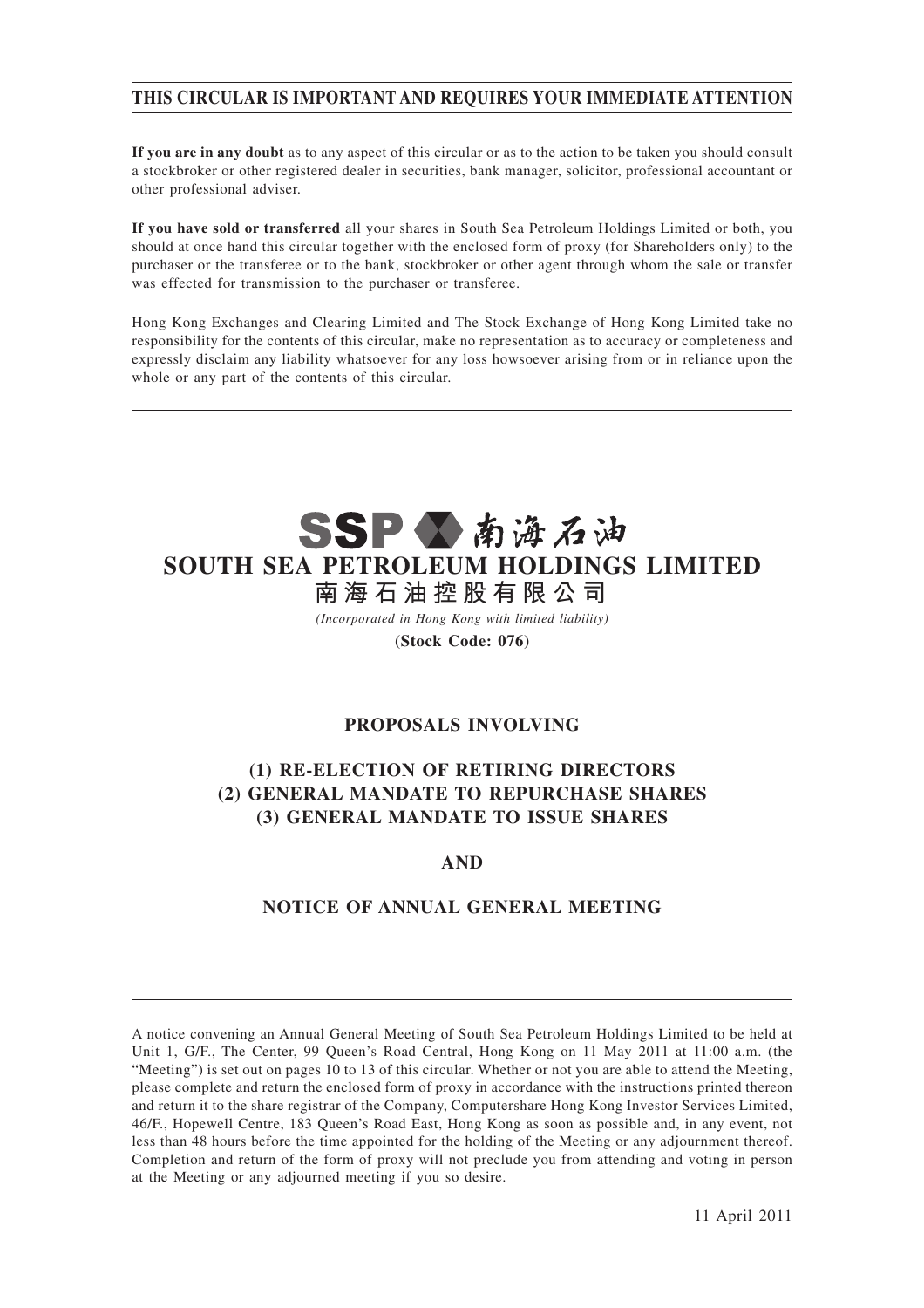# **DEFINITIONS**

*In this document, unless the context otherwise requires, the following expressions shall have the following meanings:*

| "Articles of Association" | the articles of association of South Sea Petroleum<br>Holdings Limited                                                                                                                  |  |
|---------------------------|-----------------------------------------------------------------------------------------------------------------------------------------------------------------------------------------|--|
| "Board"/"Directors"       | the board of directors of the Company                                                                                                                                                   |  |
| "Companies Ordinance"     | the Companies Ordinance (Chapter 32) of the Laws of<br>Hong Kong                                                                                                                        |  |
| "Company"                 | South Sea Petroleum Holdings Limited, a company<br>incorporated in Hong Kong with limited liability and the<br>shares of which are listed on the Stock Exchange                         |  |
| "Latest Practicable Date" | 4 April 2011, being the latest practicable date prior to the<br>printing of this document                                                                                               |  |
| "Listing Rules"           | the Rules Governing the Listing of Securities on Stock<br>Exchange                                                                                                                      |  |
| "Meeting"                 | the Annual General Meeting of the Company to be held at<br>Unit 1, G/F., The Center, 99 Queen's Road Central, Hong<br>Kong on 11 May 2011 at 11:00 a.m., and any adjournment<br>thereof |  |
| "Proposals"               | the re-election of retiring directors, the granting of<br>general mandate to repurchase and to issue shares, and<br>the extension of the general mandate                                |  |
| "Share $(s)$ "            | ordinary share(s) of US\$0.50 each in the capital of the<br>Company as of the Latest Practicable Date                                                                                   |  |
| "Shareholder(s)"          | the shareholder(s) of the Company                                                                                                                                                       |  |
| "Stock Exchange"          | The Stock Exchange of Hong Kong Limited                                                                                                                                                 |  |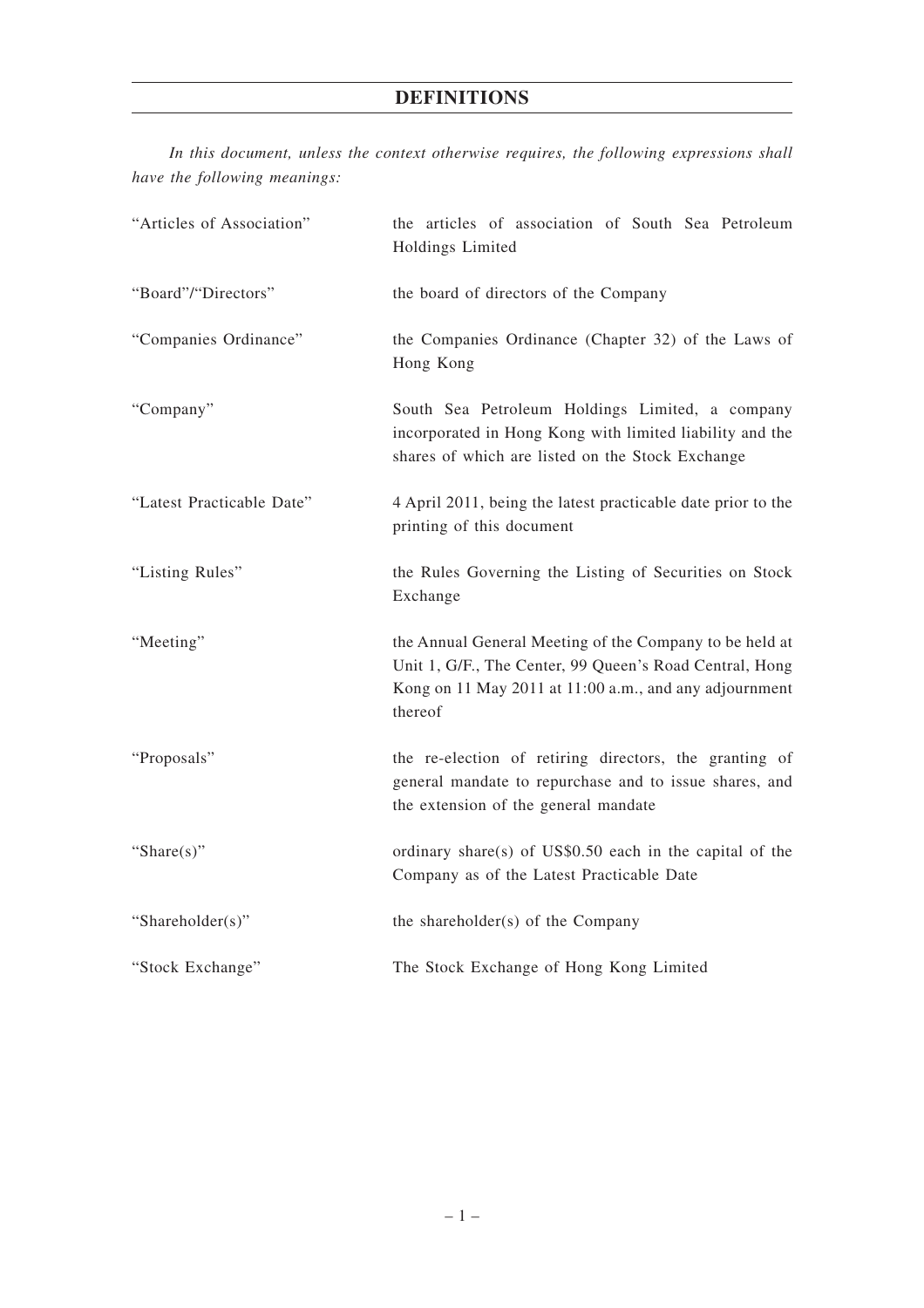#### **LETTER FROM THE BOARD**

# SSPV南海石油

**SOUTH SEA PETROLEUM HOLDINGS LIMITED**

**南 海 石 油 控 股 有 限 公 司**

*(Incorporated in Hong Kong with limited liability)*

**(Stock Code: 076)**

*Executive Directors:* Mr. Zhou Ling *(Chairman)* Ms. Lee Sin Pyung *(Managing Director)* Ms. Zhang Xue

*Independent Non-Executive Directors:* Mr. Lu Ren Jie Mr. Chai Woon Chew Mr. Ho Choi Chiu

*Registered Office:* Unit 6605, 66/F The Center 99 Queen's Road Central Hong Kong

11 April 2011

*To the Shareholders*

Dear Sir or Madam,

#### **INTRODUCTION**

The purpose of this circular is to provide you with details, and seek your approval at the Meeting, regarding, inter alia, the Proposals to (i) re-elect of retiring directors; (ii) grant general mandate enabling the Company to repurchase its own Shares (the "Repurchase Mandate"); (iii) grant general mandate enabling the Directors to issue and allot Shares (the "General Mandate"); and (iv) extend the General Mandate.

#### **RE-ELECTION OF RETIRING DIRECTORS**

At the Meeting, Mr. Zhou Ling ("Mr. Zhou"), Mr. Lu Ren Jie ("Mr. Lu") and Mr. Ho Choi Chiu ("Mr. Ho") will retire as Directors by rotation and they, being eligible, offer themselves for re-election as Directors in accordance with 81A of the Articles of Association.

Particulars of Mr. Zhou, Mr. Lu and Mr. Ho are set out in Appendix I of this document.

Mr. Lu has been appointed as independent non-executive Directors of the Company for more than nine years. Pursuant to Appendix 14 of the Listing Rules, Mr. Lu's appointment will be subject to a separate resolution to be approved by shareholders.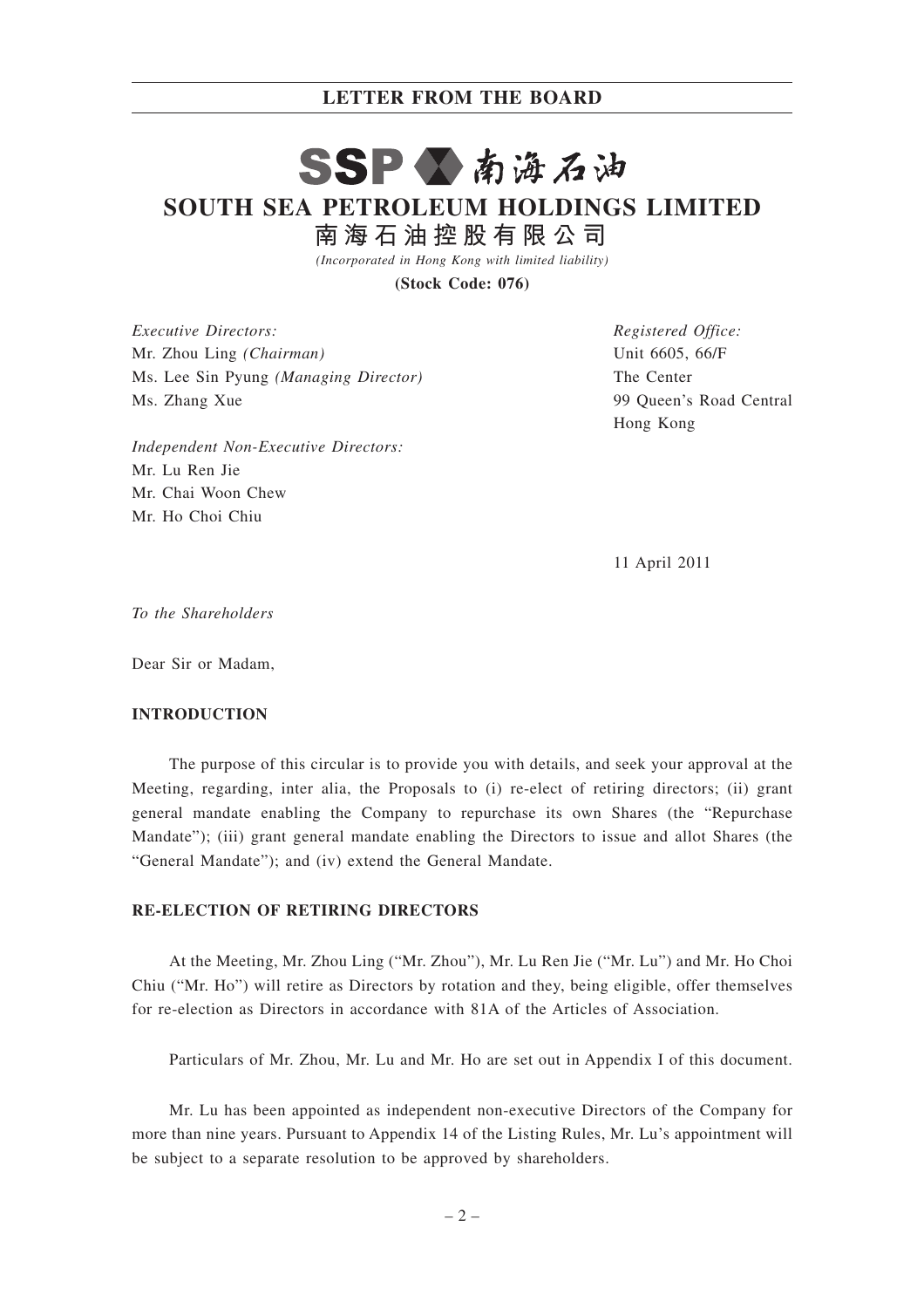#### **LETTER FROM THE BOARD**

The Company has received from Mr. Lu a confirmation of independence pursuant to Rule 3.13 of the Listing Rules. Mr. Lu has not engaged in any executive management of the Group. Taking into consideration of his independent scope of works in the past years, the Directors consider Mr. Lu to be independent under the Listing Rules despite the fact that he has served the Company for more than nine years.

#### **GENERAL MANDATE TO REPURCHASE SHARES**

At the last annual general meeting held on 1 June 2010, a general mandate was granted to the Directors to exercise power to repurchase Shares of the Company. Such mandate will lapse at the conclusion of the forthcoming Meeting. An ordinary resolution will be proposed at the Meeting to give a fresh mandate to the Directors to exercise the powers of the Company to repurchase Shares up to a maximum of 10 percent of the aggregate nominal amount of the share capital of the Company in issue as at the date of passing the relevant resolution.

The Repurchase Mandate would then continue in force until the conclusion of the next annual general meeting unless it is renewed at such meeting or until revoked or varied by an ordinary resolution of the Shareholders of the Company in general meeting prior to the next annual general meeting.

The main features of the Listing Rules regarding share repurchases on the Stock Exchange and further details in relation to the purchases by the Company of its own Shares are contained in the Explanatory Statement set out in the Appendix II hereto.

#### **GENERAL MANDATE TO ISSUE SHARES**

At the last annual general meeting held on 1 June 2010, a general mandate was given to the Directors to exercise power to issue and otherwise deal with the Shares of the Company. Such mandate will lapse at the conclusion of the forthcoming Meeting. An ordinary resolution will be proposed at the Meeting to give a fresh mandate to the Directors to (i) issue and otherwise deal with Shares of the Company up to a maximum of 20 percent of the issued share capital of the Company as at the date of passing the relevant resolution and (ii) approve the addition to the General Mandate of any Shares repurchased by the Company under the authority of the Repurchase Mandate. The Directors have no present intention to issue any new Shares under such General Mandate.

The General Mandate would then continue in force until the conclusion of the next annual general meeting unless it is renewed at such meeting or until revoked or varied by ordinary resolution of the Shareholders of the Company in general meeting prior to the next annual general meeting.

#### **VOTE TAKEN BY POLL**

Pursuant to the Listing Rules 13.39(4), vote of Shareholders will be taken by poll at the Meeting.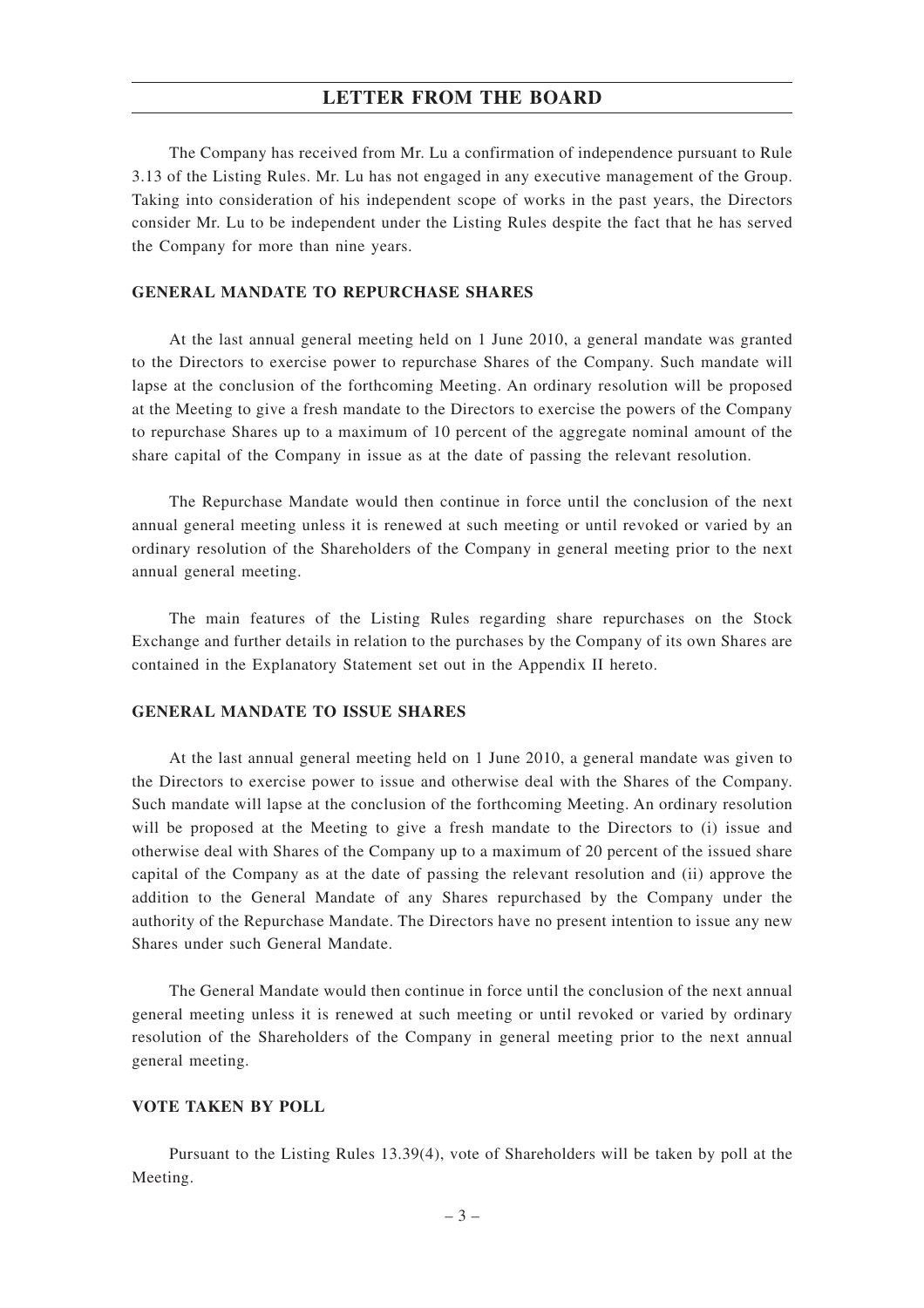### **LETTER FROM THE BOARD**

#### **ANNUAL GENERAL MEETING**

Notice of the Meeting is set out on pages 10 to 13 of this circular, and a form of proxy for use at the Meeting is enclosed with this circular. Whether or not you intend to be present at the Meeting, you are requested to complete the form of proxy and return it to the Company's share registrar, Computershare Hong Kong Investor Services Limited at 46/F., Hopewell Centre, 183 Queen's Road East, Hong Kong in accordance with the instructions printed thereon not less than 48 hours before the time fixed for holding the Meeting. The completion and delivery of the form of proxy will not preclude Shareholders from attending and voting at the Meeting in person if they so wish.

#### **ANNUAL REPORT**

A copy of the Annual Report of the Company in respect of the year ended 31 December 2010 incorporating copies of the Audited Financial Statements and the Reports of the Directors and Auditors will be published on the websites of the Stock Exchange of Hong Kong Limited (www.hkex.com.hk) and the Company (www.southseapetro.com.hk) and will be dispatched to the Shareholders who elected to receive the printed version of the corporate communication.

#### **RECOMMENDATION**

The Directors are of the opinion that the Proposals are in the best interests of the Company and its Shareholders and accordingly recommend that the Shareholders vote in favour of the resolutions to be proposed at the Meeting.

> By order of the Board **South Sea Petroleum Holdings Limited Zhou Ling** *Chairman*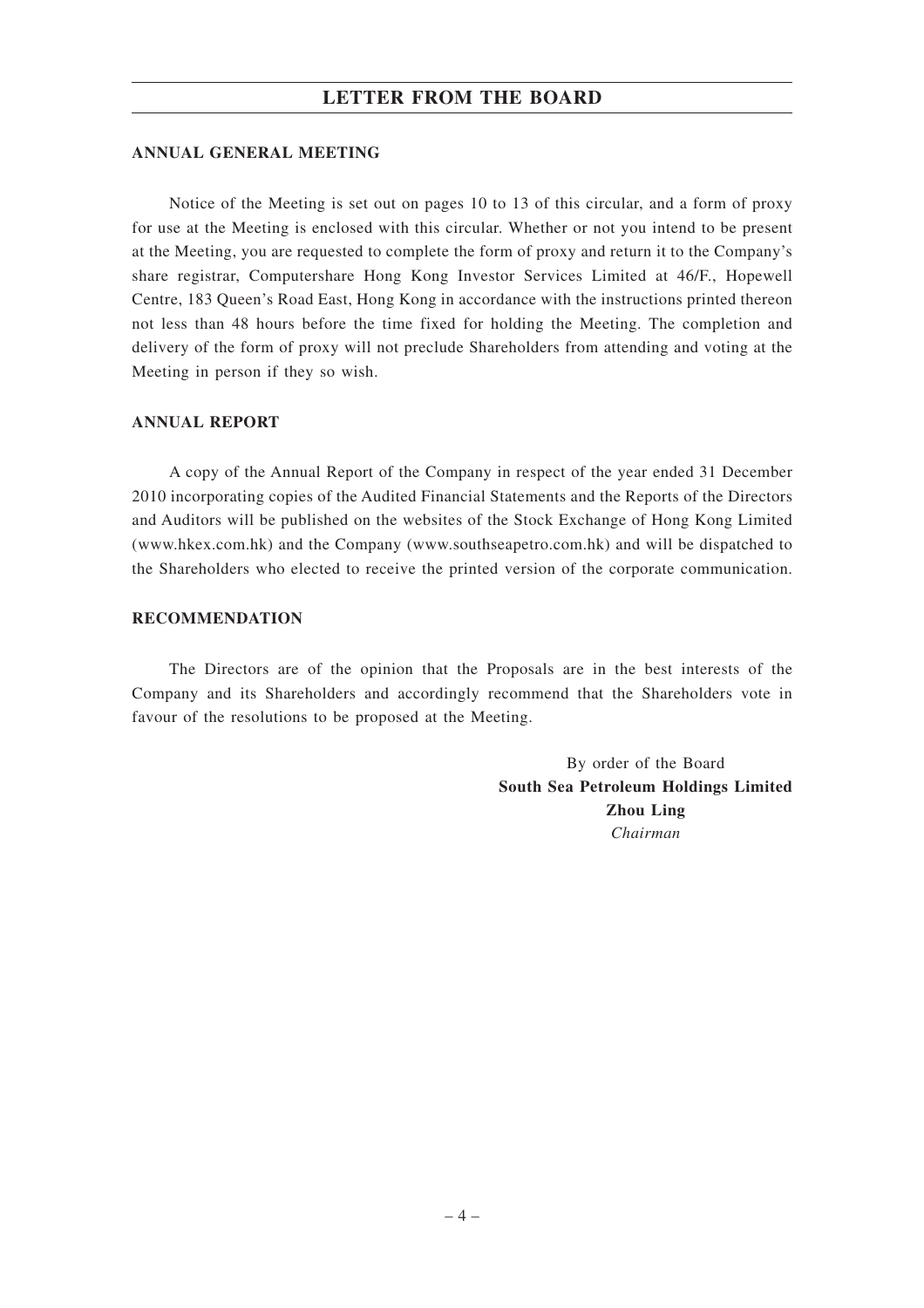### **APPENDIX I PARTICULARS OF DIRECTORS SUBJECT TO RE-ELECTION**

#### **1. Mr. ZHOU LING (executive Director)**

Mr. ZHOU Ling, aged 61, was appointed in 2003. Mr. Zhou was graduated from Anhui Normal University and is a renowned scholar in Chinese literature, Chinese arts and culture. Mr. Zhou also has extensive experience in corporate management.

Mr. Zhou is an independent person and does not have any relationship with any director, senior management, substantial shareholders or controlling shareholders of the Company, and does not have any interest in shares of the Company within the meaning of Part XV of the Securities and Future Ordinance.

Mr. Zhou has not held any directorship in other listed public companies during the past three years.

Mr. Zhou has not entered into any service contract with the Company. His emolument of HK\$529,000 for the year ended 31 December 2010 was determined by the Directors in due course with reference to his duties and responsibilities with the Company. He has not been appointed for a specific term and he is subject to retirement, and re-election in accordance with the articles of association of the Company.

Save as disclosed above, there are no other matters relating to his appointment that used to be brought to the attention of the shareholders and there is no other information which is required to be disclosed pursuant to rule  $13.51(2)(h)$  to  $13.51(2)(v)$  of the Listing Rules.

#### **2. Mr. LU Ren Jie (independent non-executive Director)**

Mr. LU Ren Jie, aged 76, was appointed as independent non-executive director in 1999 and is a member of the Audit Committee and the Remuneration Committee. Mr. Lu has more than 40 years' extensive experience in petroleum industry and had been responsible for numerous oilfield projects in China. He is currently an associate of the World Association of Production Science and Chairman of Shengli Branch of Society of Petroleum Engineers. Mr. Lu is a senior economist (professor grade) and was also a part time professor of Shanghai Communication University and Petroleum University.

Mr. Lu is an independent person and does not have any relationship with any director, senior management, substantial shareholders or controlling shareholders of the Company, and does not have any interest in shares of the Company within the meaning of Part XV of the Securities and Future Ordinance.

Save as disclosed above, Mr. Lu has not held any directorship in other listed public companies during the past three years.

Apart from acting as audit committee and remuneration committee member of the Company, Mr. Lu has not held any position with the Company and other members of the group of the Company.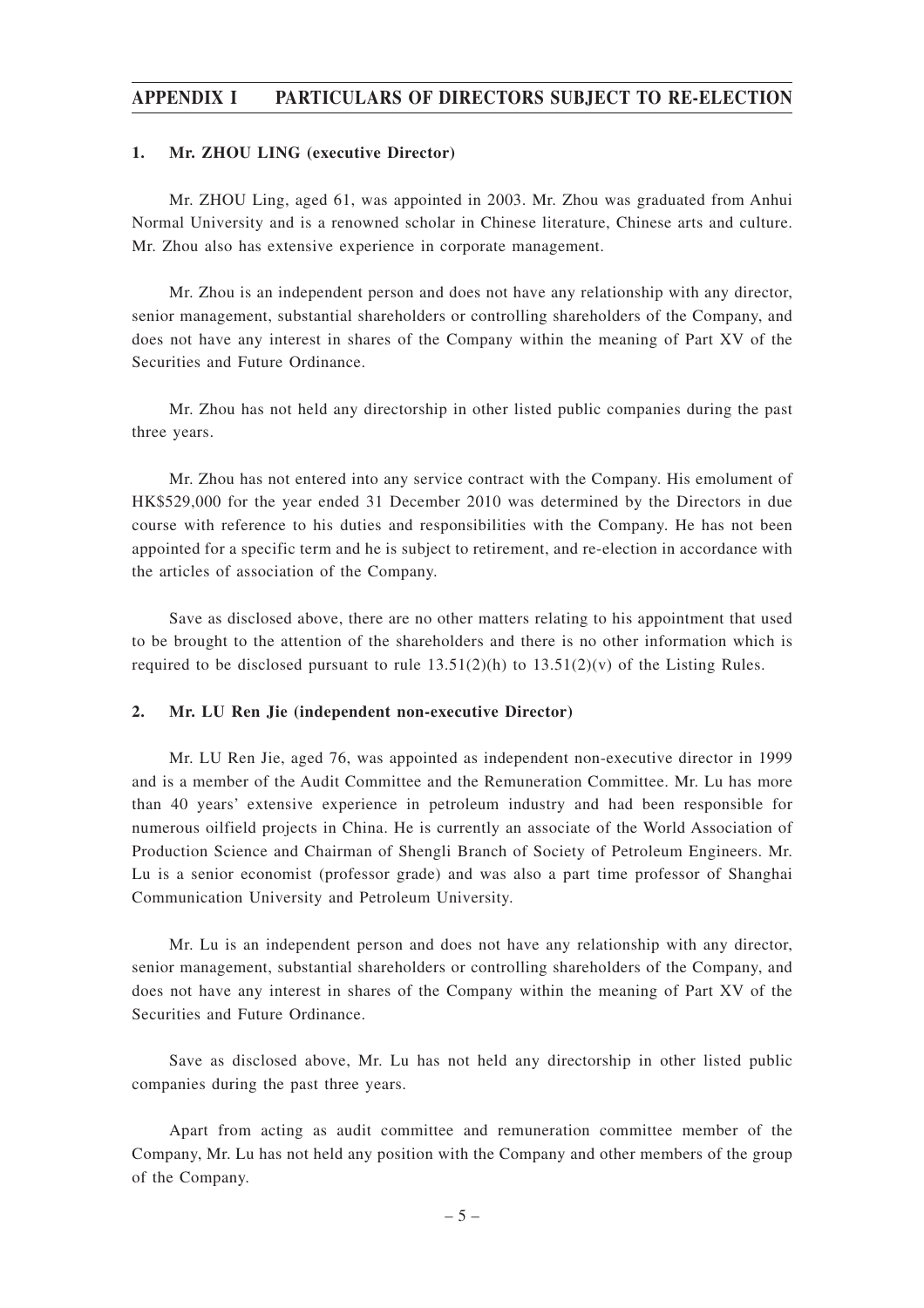### **APPENDIX I PARTICULARS OF DIRECTORS SUBJECT TO RE-ELECTION**

Mr. Lu has not entered into any service contract with the Company. His emolument of HK\$156,000 for the year ended 31 December 2010 was determined by the Directors in due course with reference to his duties and responsibilities with the Company. He has not been appointed for a specific term and he is subject to retirement, and re-election in accordance with the articles of association of the Company.

Save as disclosed above, there are no other matters relating to his appointment that used to be brought to the attention of the shareholders and there is no other information which is required to be disclosed pursuant to rule  $13.51(2)(h)$  to  $13.51(2)(v)$  of the Listing Rules.

#### **3. Mr. HO CHOI CHIU (independent non-executive Director)**

Mr. HO Choi Chiu, aged 79, was appointed in 2004, is a Certified Public Accountant (Practising) and a partner of C.C. Ho & Co., a firm of Certified Public Accountants in Hong Kong. Mr. Ho is the chairman of the Audit Committee and a member of the Remuneration Committee.

Mr. Ho is an independent person and does not have any relationship with any director, senior management, substantial shareholders or controlling shareholders of the Company, and does not have any interest in shares of the Company within the meaning of Part XV of the Securities and Future Ordinance.

Mr. Ho has not held any directorship in other listed public companies during the past three years.

Apart from acting as the chairman of the audit committee and member of remuneration committee of the Company, Mr. Ho does not hold any position in the Company and other members of the group of the Company.

Mr. Ho has not entered into any service contract with the Company. His emolument of HK\$120,000 for the year ended 31 December 2010 was determined by the Directors in due course with reference to his duties and responsibilities with the Company. He has not been appointed for a specific term and he is subject to retirement, and re-election in accordance with the articles of association of the Company.

Save as disclosed above, there are no other matters relating to his appointment that used to be brought to the attention of the shareholders and there is no other information which is required to be disclosed pursuant to rule  $13.51(2)(h)$  to  $13.51(2)(v)$  of the Listing Rules.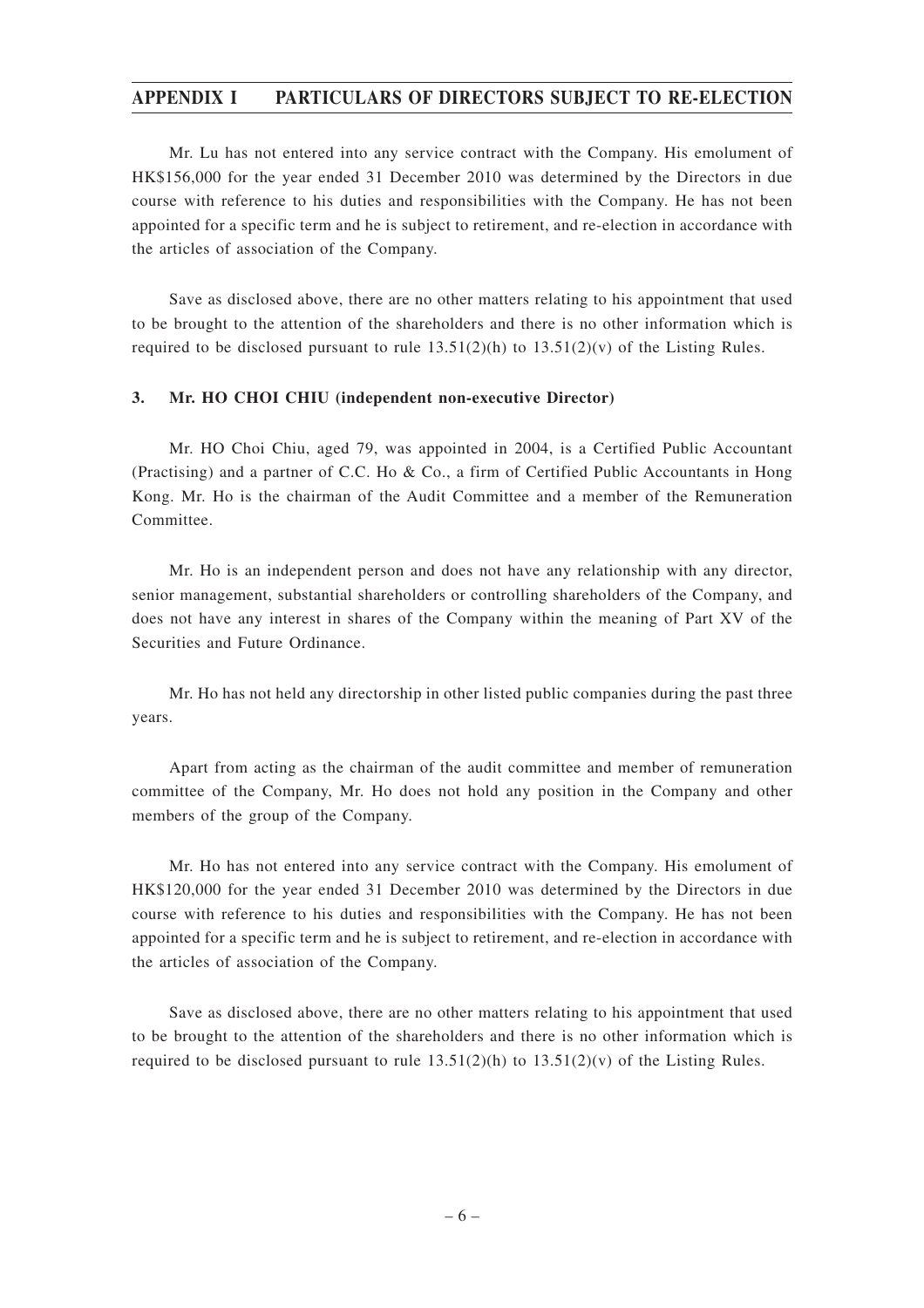#### **APPENDIX II EXPLANATORY STATEMENT**

This Appendix II contains the particulars that are required by the Listing Rules  $10.06(1)(b)$  to be included in an explanatory statement to accompany the notice of the Meeting at which a resolution is to be proposed in relation to the purchase by the Company of its own Shares.

This Appendix II also constitutes the memorandum of the terms of the proposed repurchase as required under Section 49BA(3) of the Companies Ordinance.

#### **1. SHAREHOLDERS' APPROVAL**

The Listing Rules provide that all proposed repurchases of shares by a company with its primary listing on the Stock Exchange must be approved in advance by an ordinary resolution, either by way of a general mandate to the directors of the company to make such repurchases or by specific approval of a particular transaction. The Listing Rules require an explanatory statement such as is contained herein to be sent to Shareholders to provide adequate information to enable them to decide whether to approve the grant of such a mandate.

#### **2. SHARE CAPITAL**

As at the Latest Practicable Date, the issued share capital of the Company was 263,333,744 Shares of US\$0.50 each. Subject to the passing of the relevant resolutions and on the basis that no further Shares are issued or repurchased prior to the Meeting, the Company would be allowed under the Repurchase Mandate to repurchase a maximum of 26,333,374 Shares representing not more than 10 percent of the issued share capital of the Company at the Latest Practicable Date.

#### **3. REASONS FOR REPURCHASES**

The Directors believe that the Repurchase Proposal is in the best interest of the Company and its Shareholders. Such repurchases may, depending on market conditions and funding arrangements at the time, lead to an enhancement of the net assets and/or earnings per share and will only be made when the Directors believe that such a repurchase will benefit the Company and its Shareholders.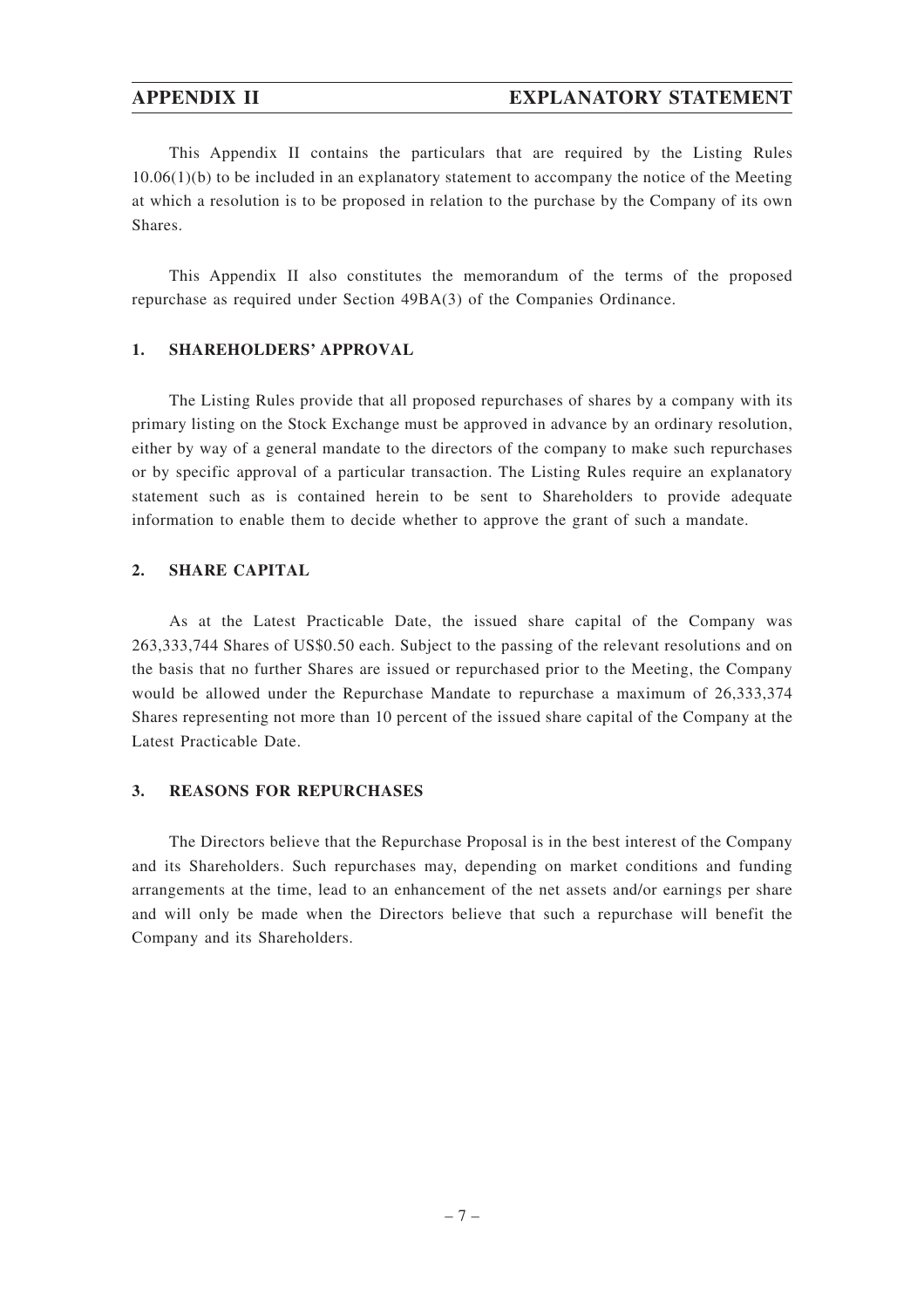#### **4. FUNDING OF REPURCHASES**

Repurchases must be made out of funds legally available for such purpose in accordance with the Company's Memorandum and Articles of Association and the Companies Ordinance.

The Companies Ordinance provides that the amount of capital repaid in connection with a share repurchase may only be paid from the distributable profits of the Company and/or proceeds of a new issue of Shares made for the purpose of the repurchase to such extent allowable under the Companies Ordinance.

There might be a material adverse impact on the working capital or gearing position of the Company as compared with the position disclosed in the audited financial statements contained in the Annual Report for the year ended 31 December 2010 in the event that the proposed share repurchases were carried out in full at any time during the proposed repurchase period. However, the Directors do not propose to exercise the Repurchase Mandate to such extent as would, in the circumstances, have a material adverse effect on the working capital requirements of the Company or the gearing levels which in the opinion of the Directors are from time to time appropriate for the Company.

#### **5. SHARE PRICES**

The highest and lowest prices at which the Shares were traded on the Stock Exchange in each of the previous twelve months were as follows:

|                                                | <b>Highest</b> | Lowest |
|------------------------------------------------|----------------|--------|
|                                                | HK\$           | HK\$   |
|                                                |                |        |
| May 2010                                       | 1.85           | 1.20   |
| June 2010                                      | 1.30           | 0.72   |
| <b>July 2010</b>                               | 0.67           | 0.75   |
| August 2010                                    | 0.76           | 0.69   |
| September 2010                                 | 0.74           | 0.68   |
| October 2010                                   | 1.23           | 0.72   |
| November 2010                                  | 1.21           | 0.93   |
| December 2010                                  | 1.02           | 0.84   |
| January 2011                                   | 0.95           | 0.80   |
| February 2011                                  | 1.10           | 0.90   |
| March 2011                                     | 1.01           | 0.85   |
| April 2011 (up to the Latest Practicable Date) | 0.92           | 0.88   |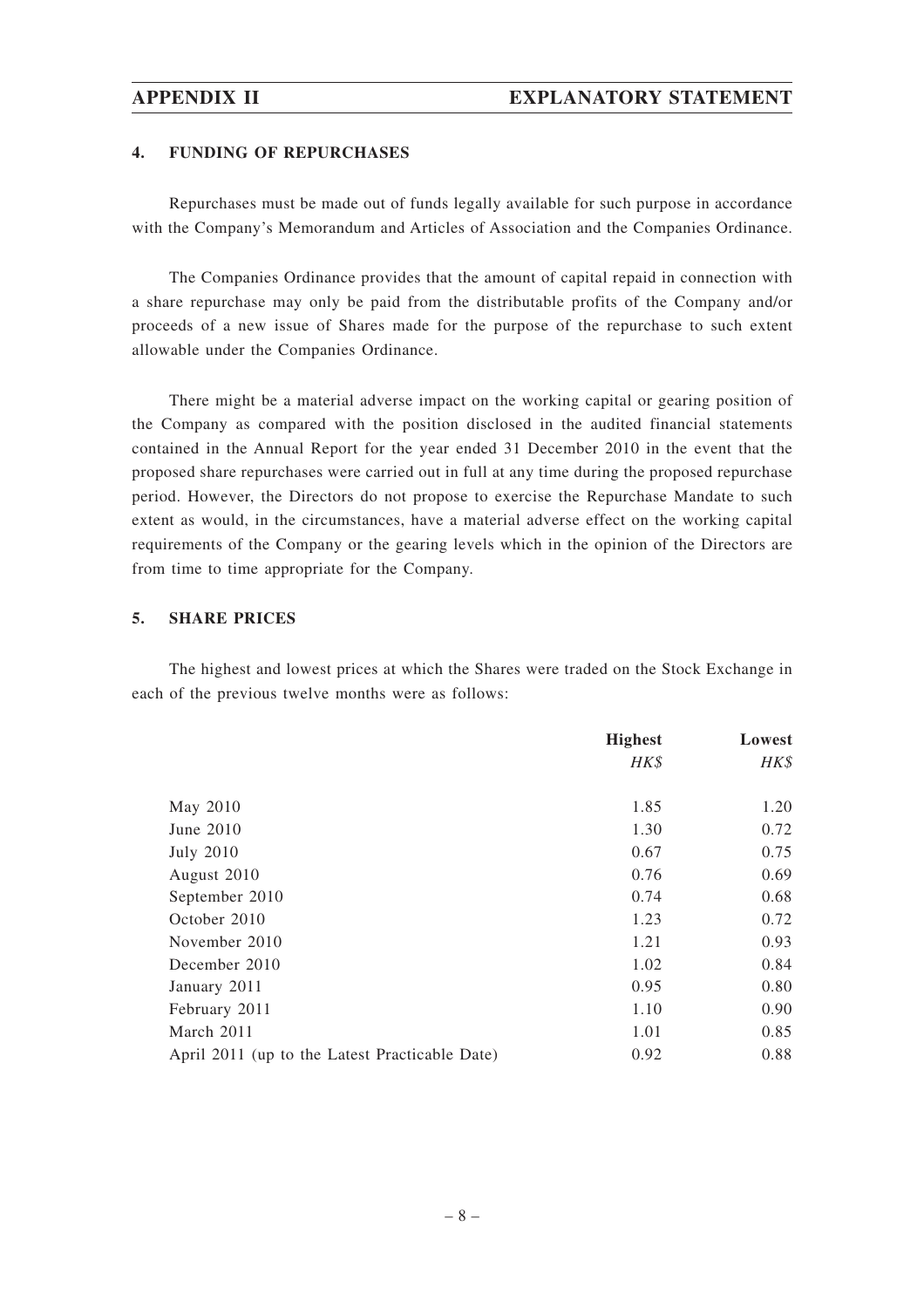#### **6. UNDERTAKING**

The Directors have undertaken to the Stock Exchange that they will exercise the powers of the Company to make repurchases pursuant to the Repurchase Mandate in accordance with the Listing Rules and the Companies Ordinance.

None of the Directors nor, to the best of their knowledge having made all reasonable enquiries, any of their associates, has any present intention to sell any Shares to the Company under the Repurchase Mandate if such is approved by the Shareholders.

No connected persons (as defined in the Listing Rules) have notified the Company that they have a present intention to sell Shares to the Company or its subsidiaries, or have undertaken not to do so, in the event that the Repurchase Mandate is approved by the Shareholders.

# **7. HONG KONG CODES ON TAKEOVERS AND MERGERS AND SHARE REPURCHASES**

If, on the exercise of the power to repurchase Shares pursuant to the Repurchase Mandate, a shareholder's proportionate interest in the voting rights of the Company increases, such increase will be treated as an acquisition for the purpose of Rule 32 of the Hong Kong Codes on Takeovers and Mergers ("Takeover Code"). As a result, a shareholder or a group of Shareholders acting in concert could obtain or consolidate control of the Company and become obliged to make a mandatory offer in accordance with Rules 26 and 32 of the Takeover Code.

As at the Latest Practicable Date, Palmsville Equities Inc. is interested in 640,000 Shares (representing approximately 0.24% of the Company's issued share capital). Palmsville Equities Inc. is wholly and beneficially owned by Mr. Zhou Ling, the Chairman and an executive director of the Company.

In the event that the Company exercises the Repurchase Mandate in full, the aggregate interests of Mr. Zhou Ling in the Company will be increased to approximately 0.27% of the issued share capital of the Company and such increase would not give rise to an obligation to make a mandatory offer for all the issued securities of the Company required under the Takeovers Code.

The Directors have no intention to exercise the Repurchase Mandate to such an extent.

#### **8. SHARE REPURCHASES MADE BY THE COMPANY**

Neither the Company nor any of its subsidiaries has purchased any shares in the six months preceding the Latest Practicable Date.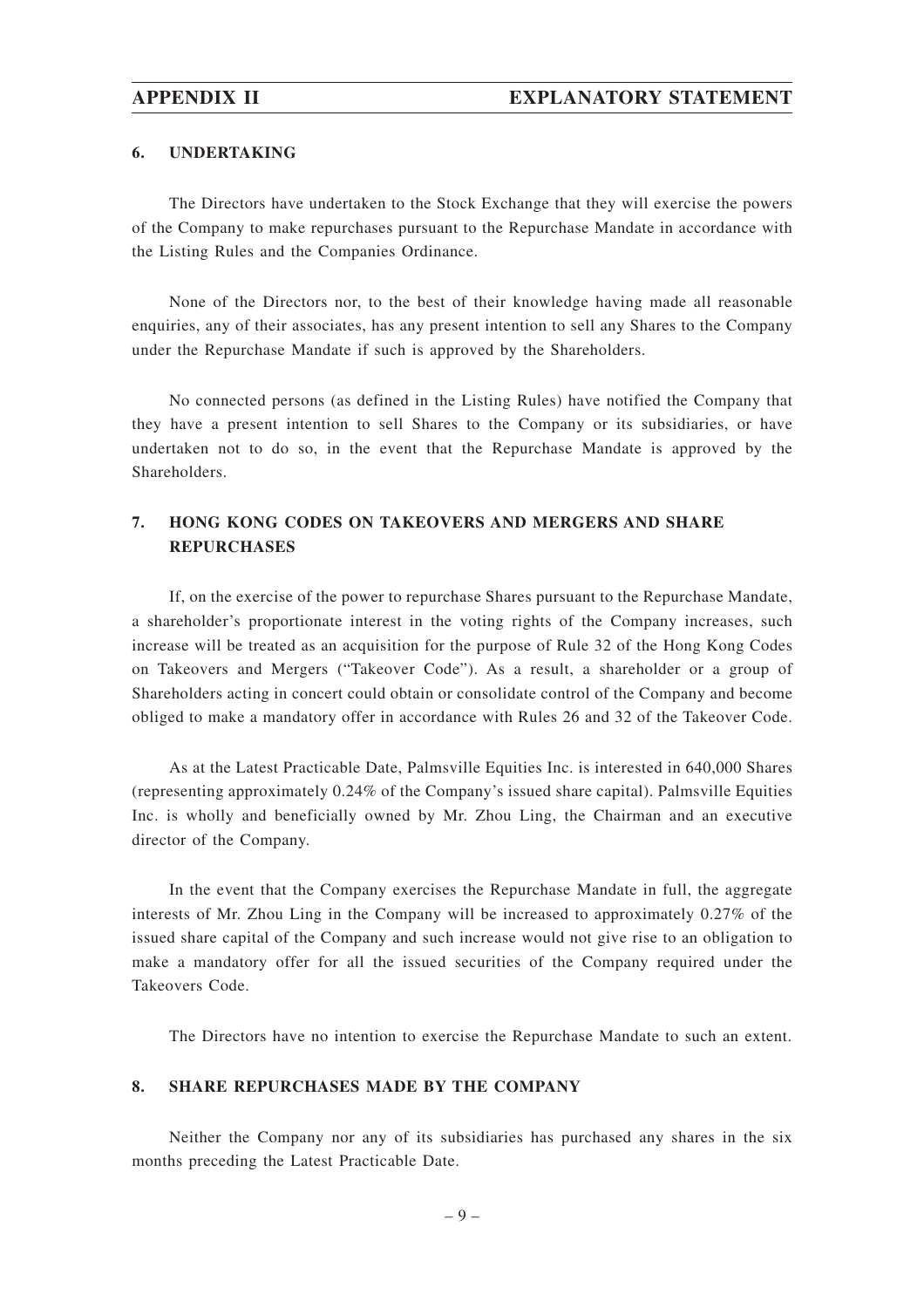# SSP公南海石油 **SOUTH SEA PETROLEUM HOLDINGS LIMITED 南 海 石 油 控 股 有 限 公 司**

*(Incorporated in Hong Kong with limited liability)* **(Stock Code: 076)**

**NOTICE IS HEREBY GIVEN THAT** an Annual General Meeting (the "Meeting") of South Sea Petroleum Holdings Limited ("the Company") will be held at Unit 1, G/F., The Centre, 99 Queen's Road Central, Hong Kong on 11 May 2011, at 11:00 a.m. for the following purposes:

#### **Ordinary Business**

- 1. To receive and adopt the Audited Financial Statements and the Reports of the Directors and Auditor for the year ended 31 December 2010.
- 2. (a) To re-elect the following directors of the Company (the "Directors"):
	- (1) Mr. Zhou Ling as an executive Director of the Company.
	- (2) Mr. Ho Choi Chiu as an independent non-executive Director.
	- (b) To authorize the board of Directors (the "Board") to fix the remuneration of the aforesaid Directors.
- 3. (a) To re-elect Mr. Lu Ren Jie who has already served the Company for more than nine years as an independent non-executive Director.
	- (b) To authorize the Board to fix the remuneration of Mr. Lu Ren Jie.
- 4. To appoint JP Union & Co. as auditors and authorize the Board to fix their remuneration.

To consider as special business, and if thought fit, pass with or without amendments, the following resolutions as Ordinary Resolutions:

#### **Special Business**

#### 5. "**THAT**

(a) subject to paragraph (b) below, the exercise by the Directors of the Company during the Relevant Period (as hereinafter defined) of all the powers of the Company to purchase shares in the capital of the Company on the Stock Exchange of Hong Kong Limited (the "Stock Exchange") or on any other exchange on which the shares of the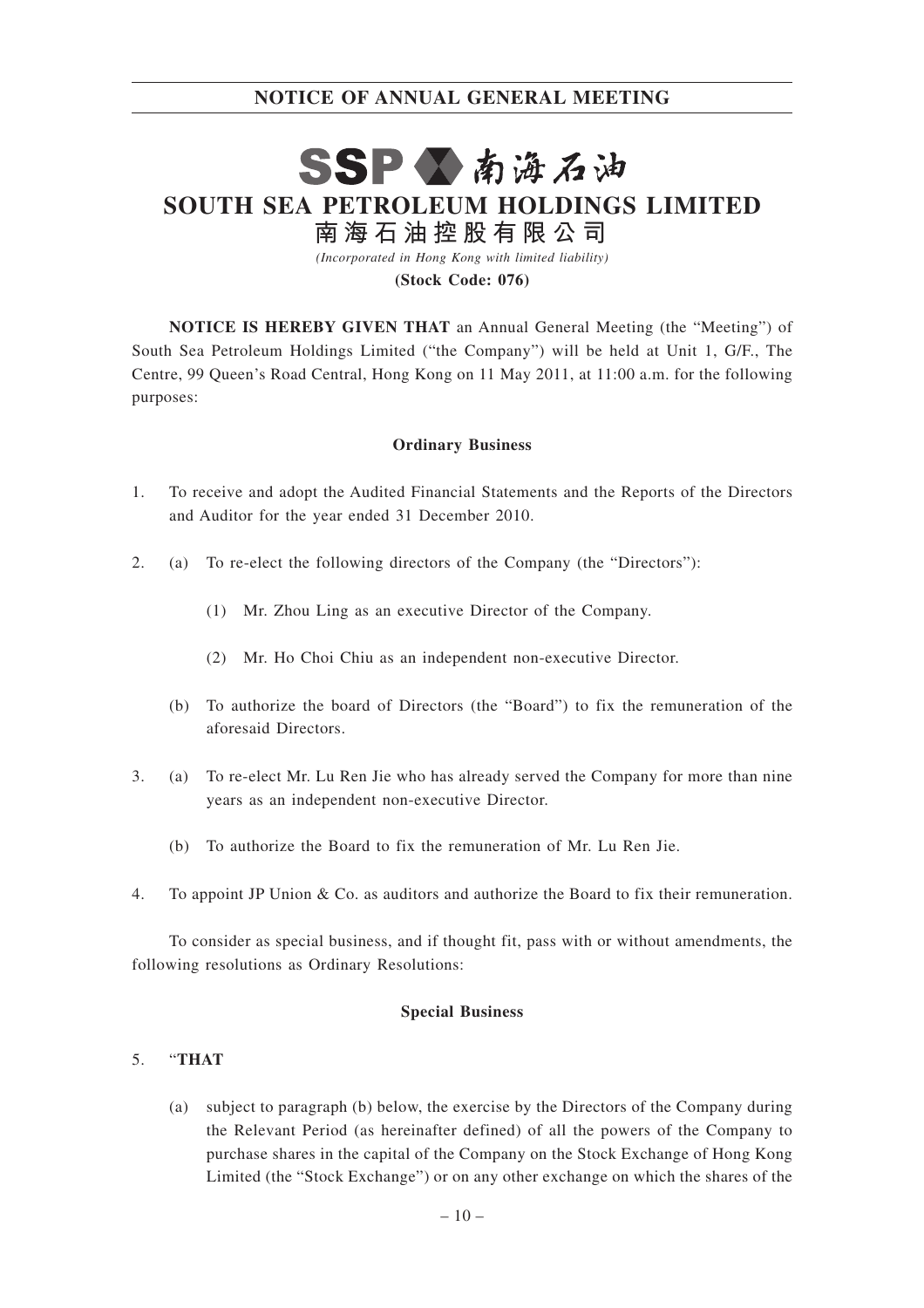Company may be listed and recognized by the Securities and Futures Commission and the Stock Exchange for this purpose, subject to and in accordance with all applicable laws and/or the requirements of the Rules Governing the Listing of Securities on the Stock Exchange or of any other stock exchanged as amended from time to time, be and is hereby generally and unconditionally approved;

- (b) the aggregate nominal amount of shares which may be purchased by the Company pursuant to the approval in paragraph (a) above shall not exceed 10 percent of the aggregate nominal amount of the share capital of the Company in issue as at the date of the passing of this Resolution; and the said approval shall be limited accordingly; and
- (c) for the purpose of this Resolution, "Relevant Period" means the period from the passing of this Resolution until whichever is the earlier of:
	- (1) the conclusion of the next Annual General Meeting of the Company;
	- (2) the expiration of the period within which the next Annual General Meeting of the Company is required by law to be held; and
	- (3) the revocation or variation of the authority given under this Resolution by ordinary resolution of the Company in general meeting."

#### 6. "**THAT**

- (a) subject to paragraph (c) below, the exercise by the Directors of the Company during the Relevant Period (as hereinafter defined) of all the powers of the Company to allot, issue and deal with additional shares in the capital of the Company, and to make or grant offers, agreements and options which might require the exercise of such power, be and is hereby generally and unconditionally approved;
- (b) the approval in paragraph (a) above shall authorize the Directors of the Company during the Relevant Period to make or grant offers, agreements and options which might require the exercise of such power after the end of the Relevant Period;
- (c) aggregate nominal amount of shares allotted or agreed conditionally or unconditionally to be allotted (pursuant to an option or otherwise) by the Directors of the Company pursuant to the approval in paragraph (a) above, otherwise than pursuant to (i) a Rights Issue (as hereinafter defined), (ii) the exercise of any option granted under any option scheme or similar arrangement for the time being adopted for the grant or issue to employees of the Company and/or any of its subsidiaries of options to subscribe for, or rights to acquire, shares of the Company, (iii) the exercise of rights of subscription or conversion under the terms of any warrants issued by the Company, or any other securities which are convertible into shares of the Company, and from time to time outstanding or (iv) any scrip dividend or similar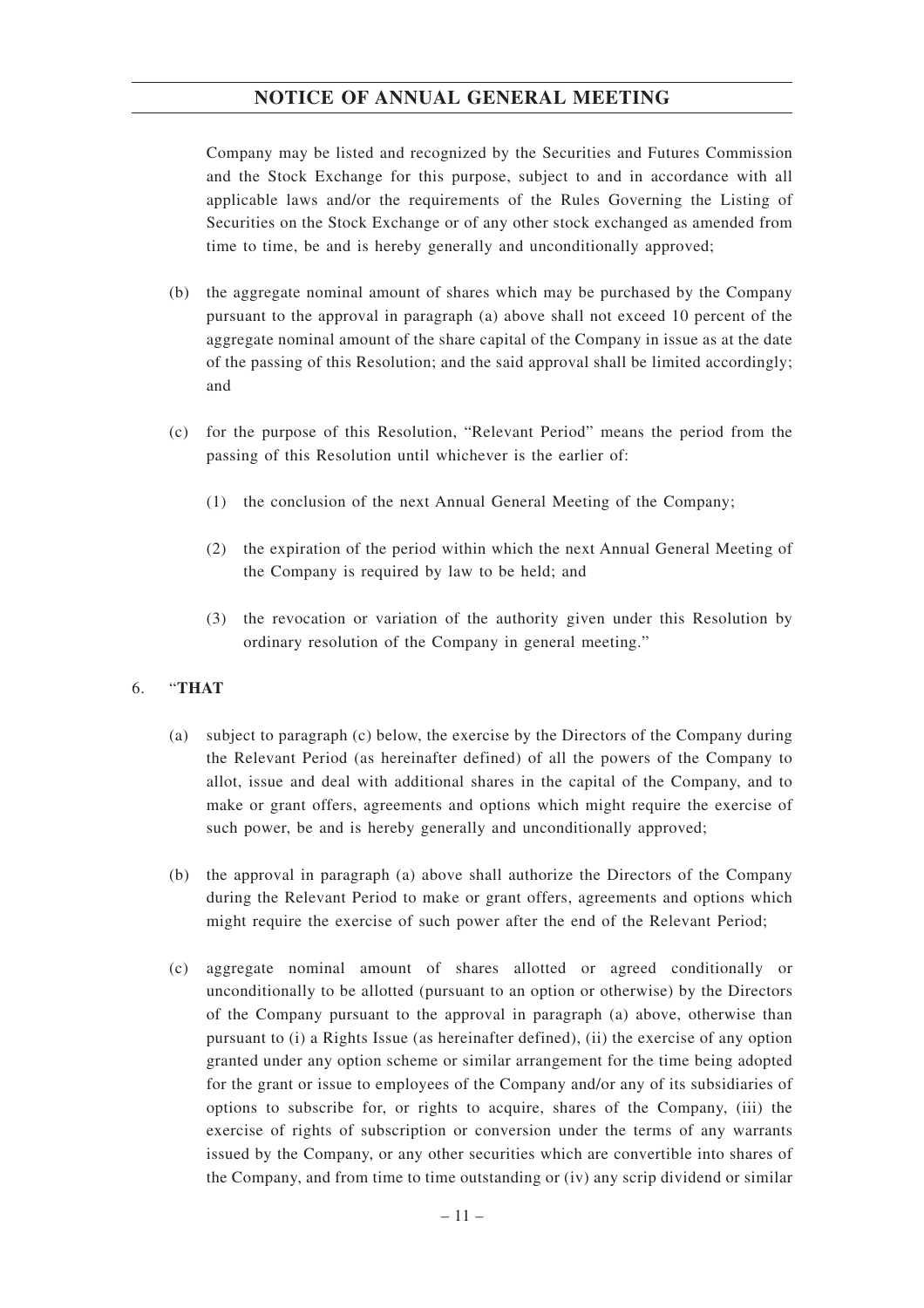arrangement providing for the allotment of shares of the Company in accordance with its Articles of Association, shall not exceed 20 percent of the aggregate nominal amount of the share capital of the Company in issue as at the date of the passing of this Resolution and the said approval be limited accordingly; and

- (d) for the purpose of this Resolution, "Relevant Period" means the period from the passing of this Resolution until whichever is the earlier of:
	- (1) the conclusion of the next Annual General Meeting of the Company;
	- (2) the expiration of the period within which the next Annual General Meeting of the Company is required by law to be held; and
	- (3) the revocation or variation of the authority given under this Resolution by ordinary resolution of the Company in general meeting.

"Rights Issue" means an offer of shares or other securities open for a period fixed by the Directors of the Company to holders of shares on the Register of Members of the Company on a fixed record date in proportion to their then holdings of such shares (subject to such exclusion or other arrangements the Directors of the Company may deem necessary or expedient in relation to fractional entitlements or having regard to any restrictions or obligations under the laws of, or the requirements of any recognized regulatory body or any stock exchange in, any territory outside Hong Kong)."

7. "**THAT** subject to passing of the Resolution Nos. 5 and 6, the general mandate granted to the Directors of the Company to exercise the powers of the Company to allot, issue and deal with additional shares in the capital of the Company be and is hereby extended by adding to the aggregate nominal amount of shares which may be allotted or agreed conditionally or unconditionally to be allotted and issued pursuant to such general mandate the aggregate nominal amount of shares in the capital of the Company purchased by the Company pursuant to the exercise by the Directors of the Company of the powers of the Company to purchase such shares (provided that such amount shall not exceed 10 percent of the aggregate nominal amount of the share capital of the Company in issue as at the date of passing of this Resolution)."

> By Order of the Board **South Sea Petroleum Holdings Limited Vivian Lam** *Company Secretary*

Hong Kong, 11 April 2011